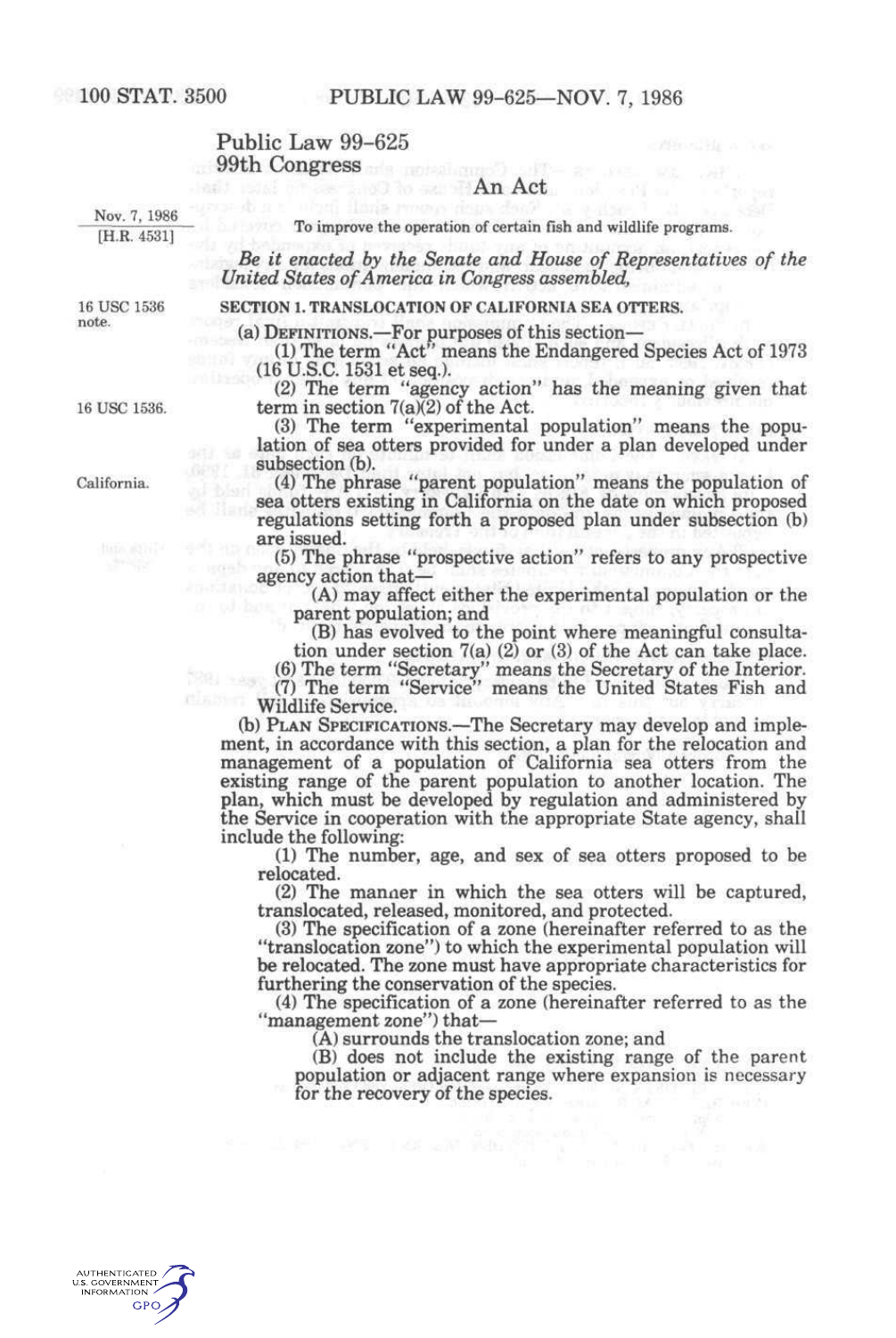The purpose of the management zone is to (i) facilitate the management of sea otters and the containment of the experimental population within the translocation zone, and (ii) to prevent, to the maximum extent feasible, conflict with other fishery resources within the management zone by the experimental population. Any sea otter found within the management zone shall be treated as a member of the experimental population. The Service shall use all feasible non-lethal means and measures to capture any sea otter found within the management zone and return it to either the translocation zone or to the range of the parent population.

(5) Measures, including an adequate funding mechanism, to isolate and contain the experimental population.

(6) A description of the relationship of the implementation of the plan to the status of the species under the Act and to

determinations of the Secretary under section 7 of the Act. 16 use 1536. (c) STATUS OF MEMBERS OF THE EXPERIMENTAL POPULATION.—(1) Any member of the experimental population shall be treated while within the translocation zone as a threatened species for purposes of the Act, except that—

(A) section 7 of the Act shall only apply to agency actions that—

(i) are undertaken within the translocation zone,

(ii) are not defense-related agency actions, and

m.

(iii) are initiated after the date of the enactment of this •' \* section; and

(B) with respect to defense-related actions within the translocation zone, members of the experimental population shall be treated as members of a species that is proposed to be listed under section 4 of the Act. 16 use 1533.

For purposes of this paragraph, the term "defense-related agency action" means an agency action proposed to be carried out directly by a military department.

(2) For purposes of section 7 of the Act, any member of the experimental population shall be treated while within the management zone as a member of a species that is proposed to be listed under section 4 of the Act. Section 9 of the Act applies to members of 16 USC 1538. the experimental population; except that any incidental taking of such a member during the course of an otherwise lawful activity within the management zone, may not be treated as a violation of the Act or the Marine Mammal Protection Act of 1972. 16 USC 1361

(d) IMPLEMENTATION OF PLAN.—The Secretary shall implement note. the plan developed under subsection (b)—

(1) after the Secretary provides an opinion under section 7(b) of the Act regarding each prospective action for which consultation was initiated by a Federal agency or requested by a prospective permit or license applicant before April 1, 1986; or

(2) if no consultation under section 7(a) (2) or (3) regarding any prospective action is initiated or requested by April 1, 1986, at any time after that date.

(e) CONSULTATION AND EFFECT OF OPINION.—A Federal agency shall promptly consult with the Secretary, under section  $7(a)(3)$  of the Act, at the request of, and in cooperation with, any permit or license applicant regarding any prospective action. The time limitations applicable to consultations under section 7(a)(2) of the Act apply to consultations under the preceding sentence. In applying section 7(b)(3)(B) with respect to an opinion on a prospective action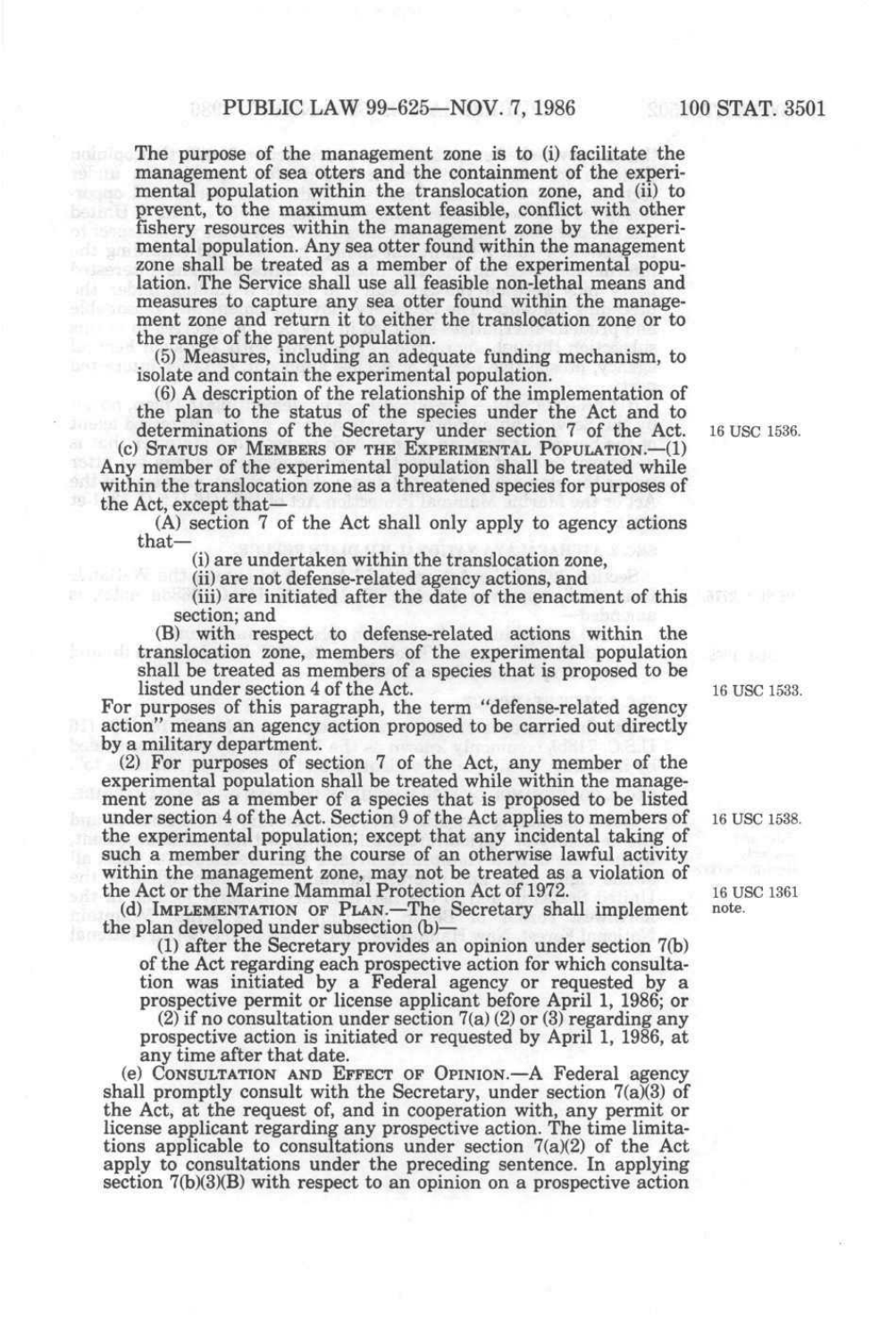- 4 that is provided after consultation under section  $7(a)(3)$ , that opinion shall be treated as the opinion issued after consultation under section 7(a)(2) unless the Secretary finds, after notice and opportunity for comment in accordance with section 553 of title 5, United States Code, that a significant change has been made with respect to the action or that a significant change has occurred regarding the information used during the initial consultation. The interested party may petition the Secretary to make a finding under the preceding sentence. The Secretary may implement any reasonable and prudent alternatives specified in any opinion referred to in this subsection through appropriate agreements with any such Federal agency, prospective permit or license applicant, or other interested party.

(f) CONSTRUCTION.—For purposes of implementing the plan, no act by the Service, an authorized State agency, or an authorized agent of the Service or such an agency with respect to a sea otter that is necessary to effect the relocation or management of any sea otter under the plan may be treated as a violation of any provision of the Act or the Marine Mammal Protection Act of 1972 (16 U.S.C. 1361 et **seq.).** *. We seq.).* 

#### SEC. 2. ATCHAFALAYA NATIONAL WILDLIFE REFUGE.

Section 303 of the Act entitled "An Act to extend the Wetlands Loan Act", approved October 26, 1984 (16 U.S.C. 668dd note), is amended—

(1) by striking out "minor" in subsection (a)(2); and

(2) by striking out "Public Law 98-396" in subsection (b) and inserting "appropriations Acts".

#### SEC. 3. DUCK STAMP ACT.

The first sentence of section 2(b) of the Act of March 16, 1934 (16 U.S.C. 718b), commonly known as the Duck Stamp Act, is amended by inserting "available for obligation and" before "attributable to".

SEC. 4. CONVEYANCE OF FISH HATCHERY TO STATE OF NEW HAMPSHIRE.

Notwithstanding any other law, the Secretary of the Interior and the Secretary of Agriculture shall convey, without reimbursement, to the State of New Hampshire no later than December 31,1986, all of the right, title, and interest including the water rights, of the United States in and to the fish hatchery property located in the northwest corner of Berlin township in the White Mountain National Forest, New Hampshire, and known as the Berlin National

98 Stat. 1369.

98 Stat. 2776.

Water. Gifts and property. Real property.

 $\begin{array}{l} \text{Number of A--inorms} \\ \text{The A--inorms} \\ \text{The A--inorms} \\ \text{The A--inorms} \\ \text{The A--inorms} \\ \text{The A--inorms} \\ \text{The A--inorms} \\ \text{The A--inorms} \\ \text{The A--inorms} \\ \text{The A--inorms} \\ \text{The A--inorms} \\ \text{The A--inorms} \\ \text{The A--inorms} \\ \text{The A--inorms} \\ \text{The A--inorms} \\ \text{The A--inorms} \\ \text{The A--inorms} \\ \text{The A--inorms} \\ \text{The A--inorms} \\ \text{$ 

 $\mathbf{S}(\mathcal{G},\mathcal{G}')$  . I think and in the state of the state of the state of the state of the state of the state of the state of the state of the state of the state of the state of the state of the state of the state of t